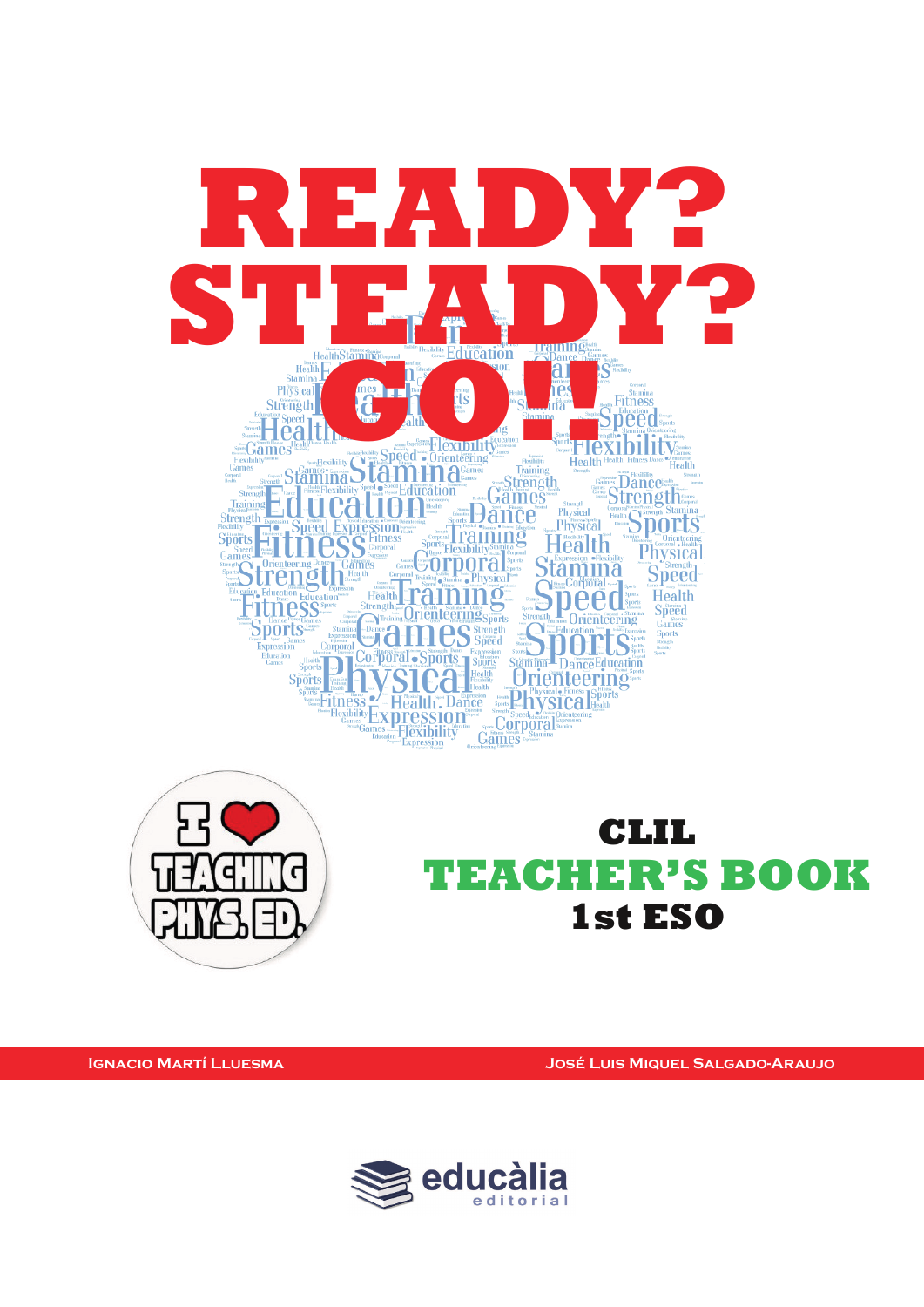Edición del 2018

Autores: Ignacio Martí Lluesma y José Luis Miquel Salgado-Araujo

Maquetación: Jessica Sánchez Gavilán

Imprime: Grupo Digital 82, S.L.

ISBN: 978-84-947282-7-3

Depósito Legal: V-198-2018

Printed in Spain/Impreso en España.

Todos los derechos reservados. No está permitida la reimpresión de ninguna parte de este libro, ni de imágenes ni de texto, ni tampoco su reproducción, ni utilización, en cualquier forma o por cualquier medio, bien sea electrónico, mecánico o de otro modo, tanto conocida como los que puedan inventarse, incluyendo el fotocopiado o grabación, ni está permitido almacenarlo en un sistema de información y recuperación, sin el permiso anticipado y por escrito del editor.

Alguna de las imágenes que incluye este libro son reproducciones que se han realizado acogiéndose al derecho de cita que aparece en el artículo 32 de la Ley 22/18987, del 11 de noviembre, de la Propiedad intelectual. Educàlia Editorial agradece a todas las instituciones, tanto públicas como privadas, citadas en estas páginas, su colaboración y pide disculpas por la posible omisión involuntaria de algunas de ellas.

#### Educàlia Editorial, S.L.

Avda. Jacarandas, 2, loft 327, 46100 Burjassot-Valencia Tels. 960 624 309 - 963 768 542 - 610 900 111 E-mail: educaliaeditorial@e-ducalia.com www.e-ducalia.com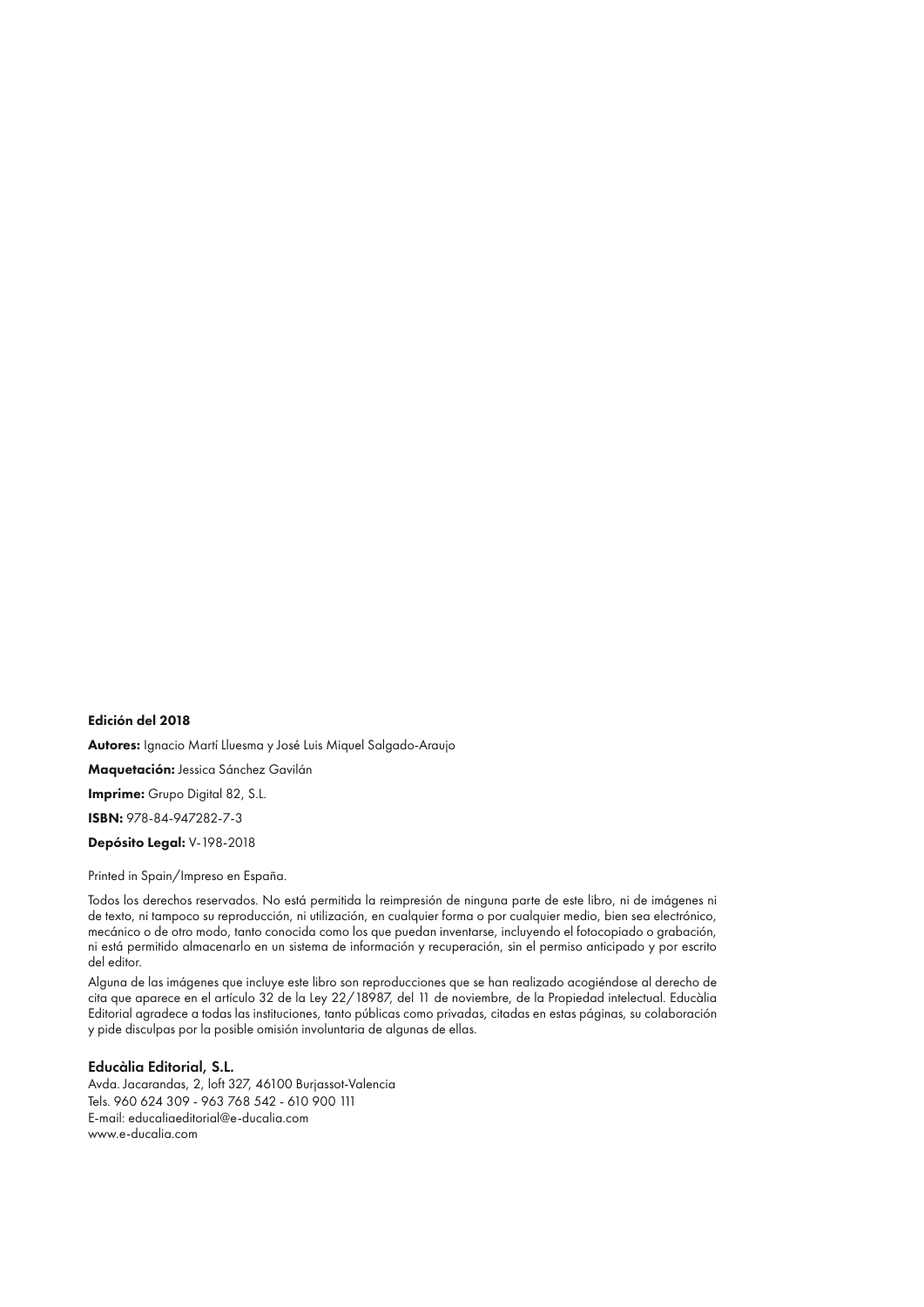# **INDEX**

| <b>PREFACE</b>                                                                                                                                                                                                                       | 4  |
|--------------------------------------------------------------------------------------------------------------------------------------------------------------------------------------------------------------------------------------|----|
| <b>CHAPTER 1: STRUCTURING A LESSON</b>                                                                                                                                                                                               | 6  |
| <b>DESCRIPTIO: THE WARM UP</b>                                                                                                                                                                                                       | 8  |
| <b>DESCRIPTED MARK DUAN STAMINA</b>                                                                                                                                                                                                  | 11 |
| UNIT 2: FLEXIBILITY AND POSTURE EDUCATION                                                                                                                                                                                            | 20 |
| D UNIT 3: THE STRENGTH                                                                                                                                                                                                               | 26 |
| UNIT 4: GAMES AND SPORTS                                                                                                                                                                                                             | 29 |
| UNIT 5: BALANCE, AGILITY & COORDINATION                                                                                                                                                                                              | 34 |
| UNIT 6: CORPORAL EXPRESSION.                                                                                                                                                                                                         | 37 |
| • UNIT 7: NUTRITION & BODY COMPOSITION                                                                                                                                                                                               | 40 |
| <b>DESIGNATION DE LA PROPERTION DE LA PROPERTIE DE LA PROPERTIE DE LA PROPERTIE DE LA PROPERTIE DE LA PROPERTIE DE LA PROPERTIE DE LA PROPERTIE DE LA PROPERTIE DE LA PROPERTIE DE LA PROPERTIE DE LA PROPERTIE DE LA PROPERTIE </b> | 44 |
|                                                                                                                                                                                                                                      |    |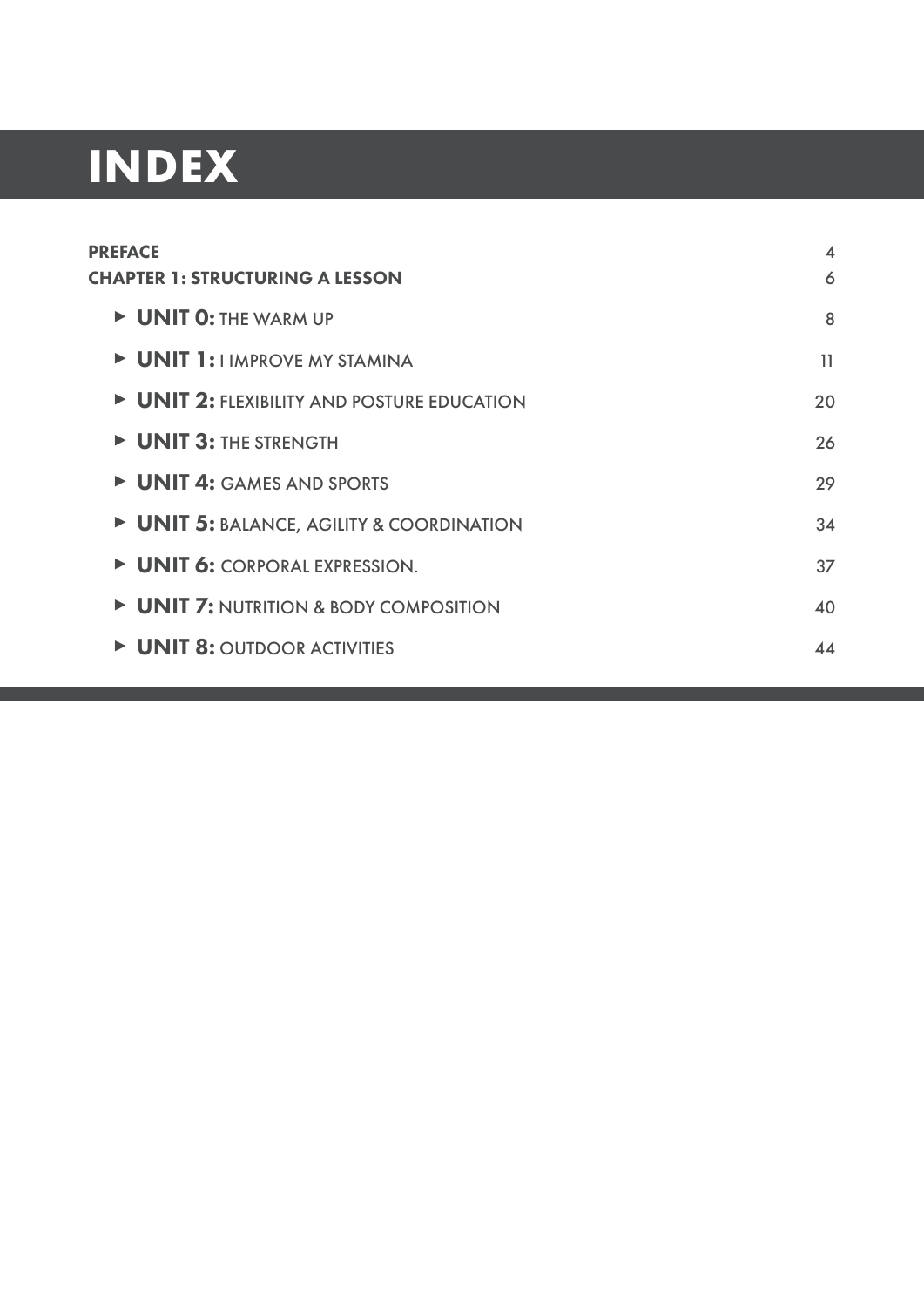

# WHAT DOES CLIL MEAN?

Literally, it does mean Content and Language Integrated Learning, or AICLE in Spanish language , Aprendizaje Integrado de Contenidos en Lengua Extranjera. It is an approach, kind of methodology, to teach specific contents (P.E. in this collection) in a foreign language i.e. English.

It is based on the CLIL 4C's framework (Coyle et al, 2010). The 4 C's are: Content, Communication, Cognition and Culture. They are all interconnected and their knowledge and description is useful for both planning and teaching an integrated learning programme (Coral, 2013).

CONTENT, refers to motor, psychomotor and theoretical learning experiences which correlates with our specific Secondary Physical Education (P.E.) content blocks (RD 1105/2014, 26th December L.O.M.C.E.) B.O.E. 3rd January,2015. i.e.: Physical Fitness and Health, Games and sports, Body expression, Outdoor and Nature Activities, as Coyle and peers pointed out (2010).

COMMUNICATION in CLIL contexts is described as learning to use language and using language to learn. It does include the following skills: writing, speaking, listening, reading and peer interaction. Specific content should be always the basis and all of the communication stuff (vocabulary, structures…) are dependent on it.

COGNITION, refers to thinking skills (e.g. mathematics reckoning, information analysis and summary, etc.)

CULTURE AND CITIZENSHIP relates to personal development, social interaction, intercultural understanding, cooperation and teamwork).

# WHEN DOES IT ARISE? HISTORY AND CLASSIFICATION.

In the last decade, there has been an increased interest in teaching other subjects, different from the linguistic ones, in a foreign language-mainly in English. Cross-curricular teaching and the content-learning in a foreign language are the basis of this approach. So, it is crucial to have a straightforward communication with your school English department, in order to coordinate tasks, pupils' assessment and even corrections of your own papers and procedures.

Every country, and a variety of regions within these ones, has their own policies. For instance, in Valencian Community, it has been recently published the Plurilingual Decree 9/2017, 27th January, which points out year 2021/22 as the one in which multilingual approach has to be mandatory implemented in Secondary Education ( DOCV, 6/2/2017).

# HOW TO DO IT: EXAMPLES AND RELATIONSHIP WITH THE SUBJECT.

Every teaching unit in this collection (Pupils' and Teacher's book) is going to be based on key competences (Commision of the European Communities, 2006). The majority of PE-in CLIL programmes focus on four key competences:

- Communication in foreign languages.
- Learning to learn.
- Sense of initiative and entrepeneurship.
- Social and civic competences.

As (Coral, 2013) points out first, medium-term teaching aims and learning outcomes should be established according to learner age and curriculum demands. In our book, the contents are described based on the four afore-mentioned 4 C's, as are teaching technique and styles, contents and activity timing, tools, resources and equipment, and assessment criteria.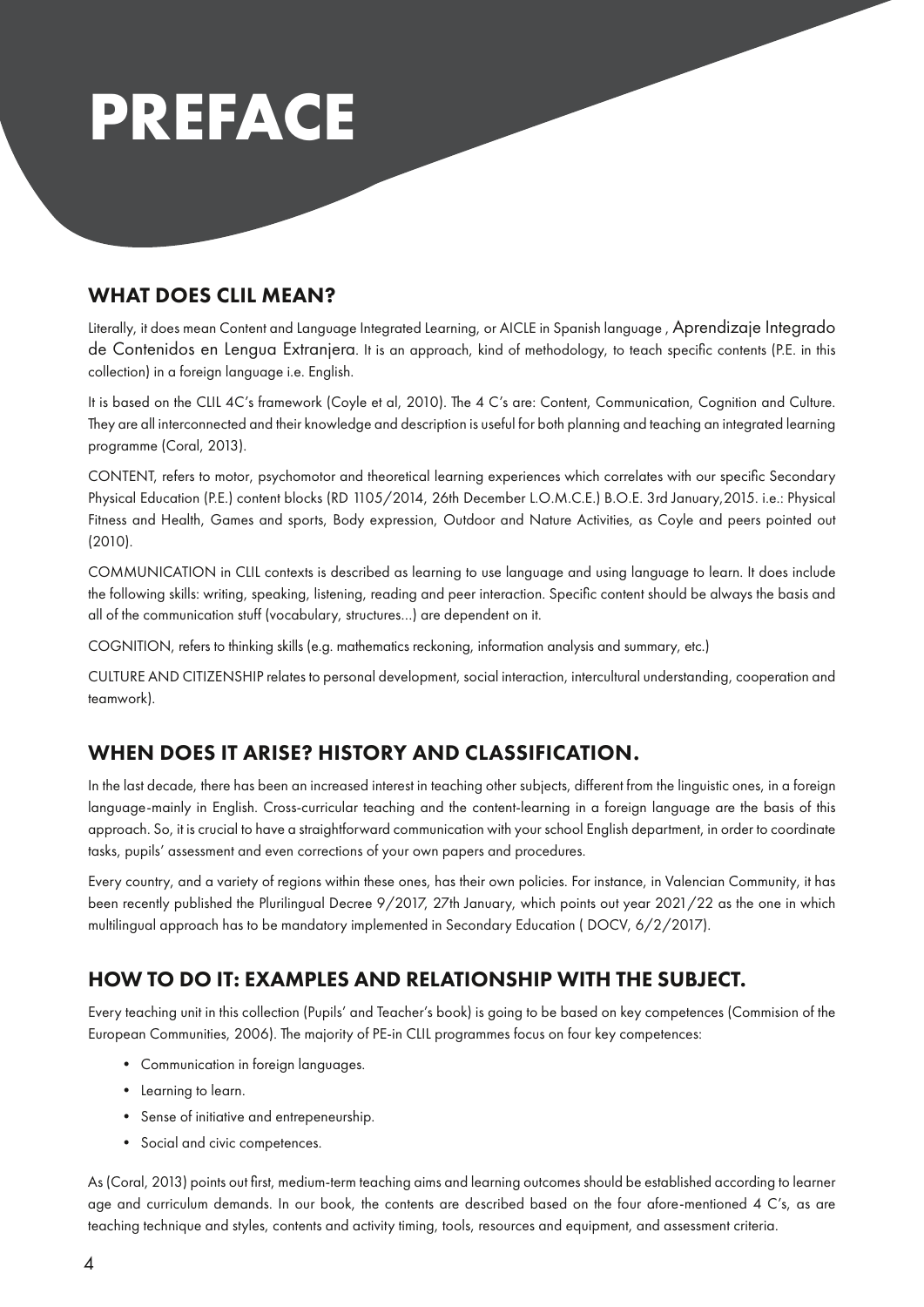# WHY: LEGAL, CURRICULAR AND THEORETICAL SUBSTANTATION.

Commision of the European Communities, 2006. *Recommendation of the European Parliament and the Council on Key Competences for lifelong learning.*

LOMCE, Ley Orgánica 8/2013, de 9 de Diciembre, *para la mejora de la calidad educativa. BOE, 10 de Diciembre de 2013.*

RD 1105/2014, de 26 de Diciembre. *BOE, 3 de Enero 2015. Curriculum ESO y Bachiller.*

Orden ECD/65/2015, de 21 de Enero, *relaciones entre Competencias básicas, contenidos y Criterios de Evaluación. BOE, 9 de Enero de 2015.*

Decreto 9/2017, de 27 de Enero. *Regulación del pluringuismo en la Comunidad Valenciana. DOCV, 6 de Febrero de 2017.*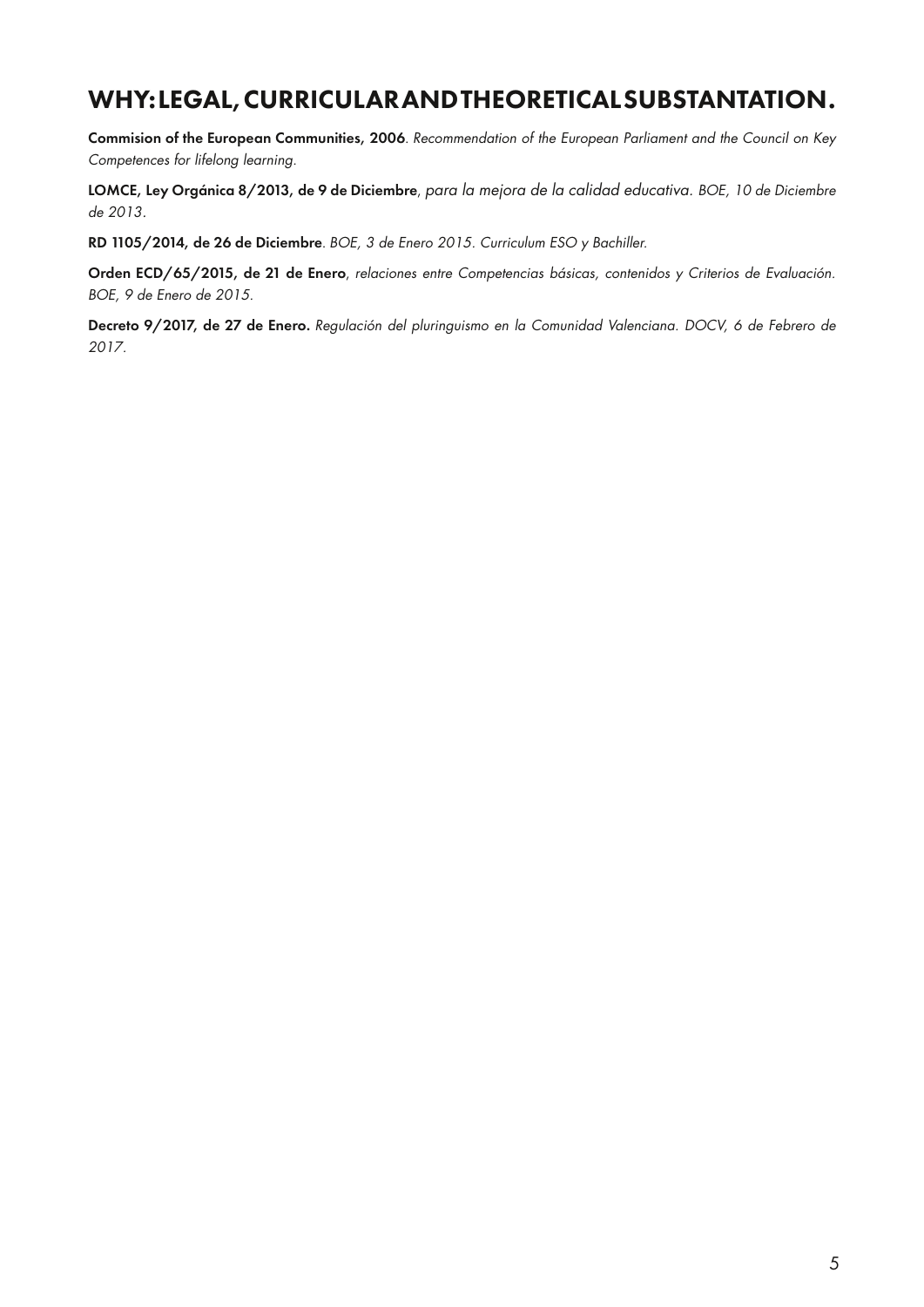# **CHAPTER 1 STRUCTURING A LESSON**

Many times, teachers ask themselves which one is the best way to structure a lesson in a foreign language inside CLIL methodology. At this point, it wil be shown a suggested CLIL style of delivering a P.E. lesson.

Aims of a typical CLIL Active English lesson

- To develop one or all aspects of health-related fitness factors: endurance, flexibility, strength, and other fitness factors as speed, coordination, agility...
- To develop sport specific skills: catching, throwing, evasion, team work.
- To be able to understand teacher's instructions.
- To give simple instructions among themselves.
- To have online homework with exercises and games that reinforced the sessions' objectives.

## Structure of session

## Introduction: 5 min.

Aim: To do the roll call, to communicate pupils the aims of the session and to introduce everyday vocabulary:

- Greetings: hello, how are you today?
- Day, months, seasons; what day is it?
- Weather: sunny, cloudy, windy, raining, hot, cold, nice...

## Warm up: 10 min

Aim: To prepare body for the main stage and to connect it, if possible, with the main stage objectives.

To develop an understanding of essential stretches and to have fun.

- Vocabulary: actions e.g. running, walking, jumping, stretch, heel flicks, high knees...
- Parts of the body: legs, arms, head, hands.
- Settings: Line up along the line, don´t cross the line, sit on the ground.

## Example of warm up activities

- Basic warm ups finishing with races e.g. relays, hops and bounding competitions.
- Moving about in a space and follow intsructions. Football kicks, bottom kicks, high knees, side skips, using body parts and action vocabulary (Total physical response T.P.R.; Asher, 1970). Use ball skills e.g.To dribble the ball in a 10 mts space.
- When more experienced, use ladders and hurdles poles to create a dynamic warm up. Use actions e.g. Off you go, numbers, colours and specific vocabulary e.g. Stand face to face. Additional games for older students: wheel barrows (carretillas), fireman lifts (elevar, con salto previo), throne carries (transporte de personas).
- Mini circuits; start one exercise and 30" later change to another, progressing to shouting military commands to see who gets it wrong! e.g. spiderman or commando crawls (Knee to the elbow). This is an important part to check understanding: ask students questions e.g what is he/she doing? What is this? to get to know listening comprehension and speaking skills.